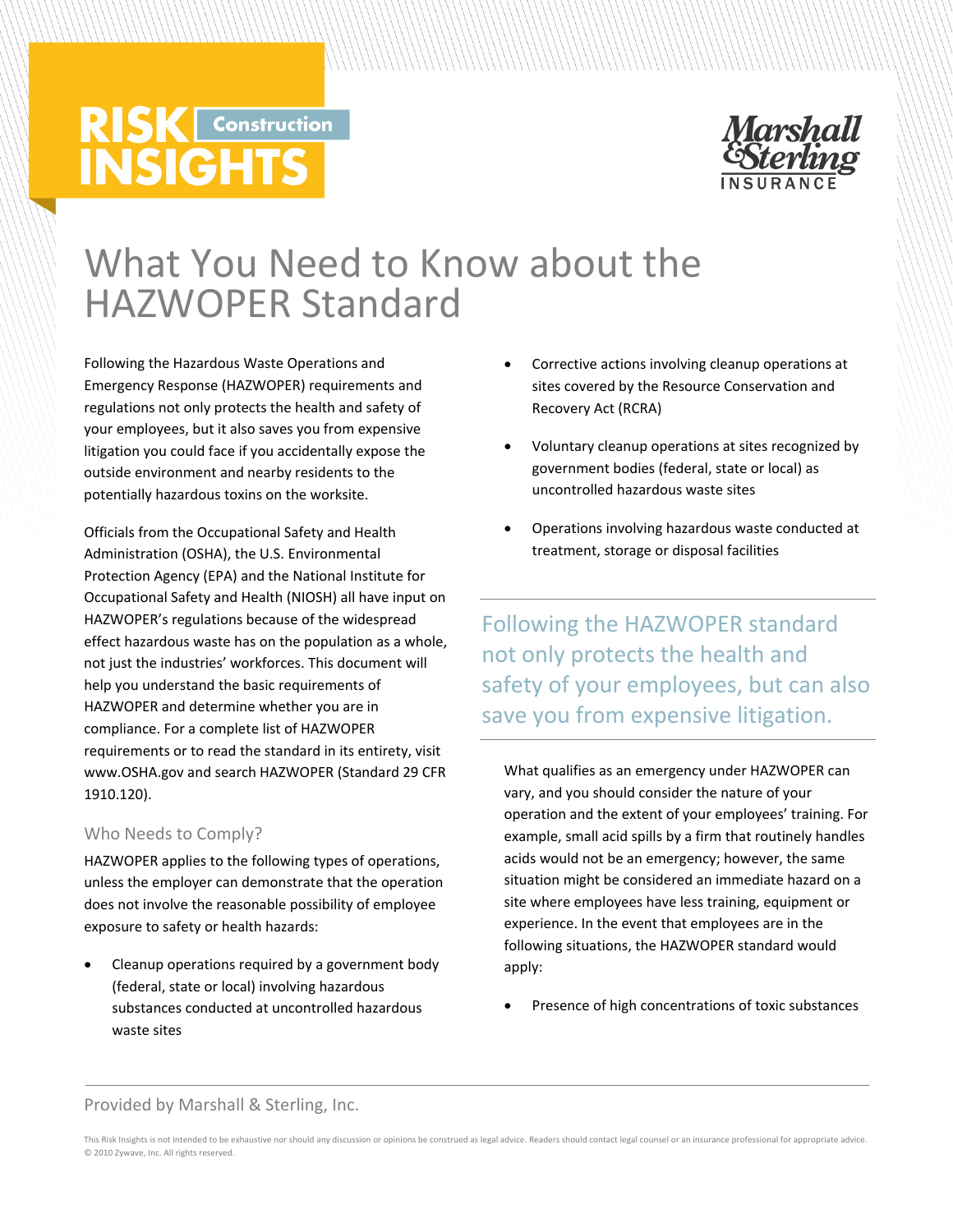- Any situation involving hazardous substances that is life‐ or injury‐threatening
- Environments that present imminent danger to life and health (IDLH situations)
- Accidents that present an oxygen‐deficient atmosphere
- Conditions that pose a fire or explosion hazard
- Any situation that requires the evacuation of an area or that requires immediate attention because of the danger posed to employees in that area

#### HAZWOPER Training

This standard provides specific safety regulations, emergency procedures and training guidelines for employers to follow at worksites that handle hazardous waste or who have the potential for accidental release of dangerous chemical substances. HAZWOPER's main goal is to get employers to think about how they would handle a spill before it occurs.

HAZWOPER sets five basic training levels related to chemical emergency response, and training requirements for these five groups vary depending on how closely they work with the hazardous material spill. All training must be completed upon hiring for any employee that is expected to participate in emergency response.

- 1. First Responder Awareness Level individuals likely to witness a hazardous substance release and whose only responsibility would be notifying the proper authorities. Must have sufficient training to demonstrate:
	- o Understanding of what hazardous substances are and the risks associated with them in an incident
	- o Understanding of the potential outcomes associated with a hazardous substance emergency
- o The ability to recognize the presence of hazardous substances
- o The ability to identify the hazardous substances, if possible
- o The ability to realize the need for additional resources and make appropriate notifications
- 2. First Responder Operations Level individuals who respond to releases of hazardous substances for the purpose of protecting nearby people, property or environment from damage. They should respond defensively by containing the release and keeping it from spreading. Must have eight hours of training or sufficient experience to demonstrate:
	- o Knowledge of hazard and risk assessment
	- o Knowledge of proper personal protective equipment (PPE) use
	- o Knowledge of basic control, containment and/or confinement operations
	- o Understanding of standard operating procedures
- 3. Hazardous Materials Technician individuals who respond to releases with the purpose of actively and aggressively stopping it. They will attempt to plug, patch or otherwise stop the hazardous substance release. Must have at least 24 hours training, all the first responder operations knowledge and:
	- o Knowledge of how to implement the employer's emergency response plan
	- o Ability to classify, identify and verify known and unknown materials by using survey equipment
	- o Knowledge of how to select and use specialized chemical PPE
	- o Have the ability to perform advanced control,